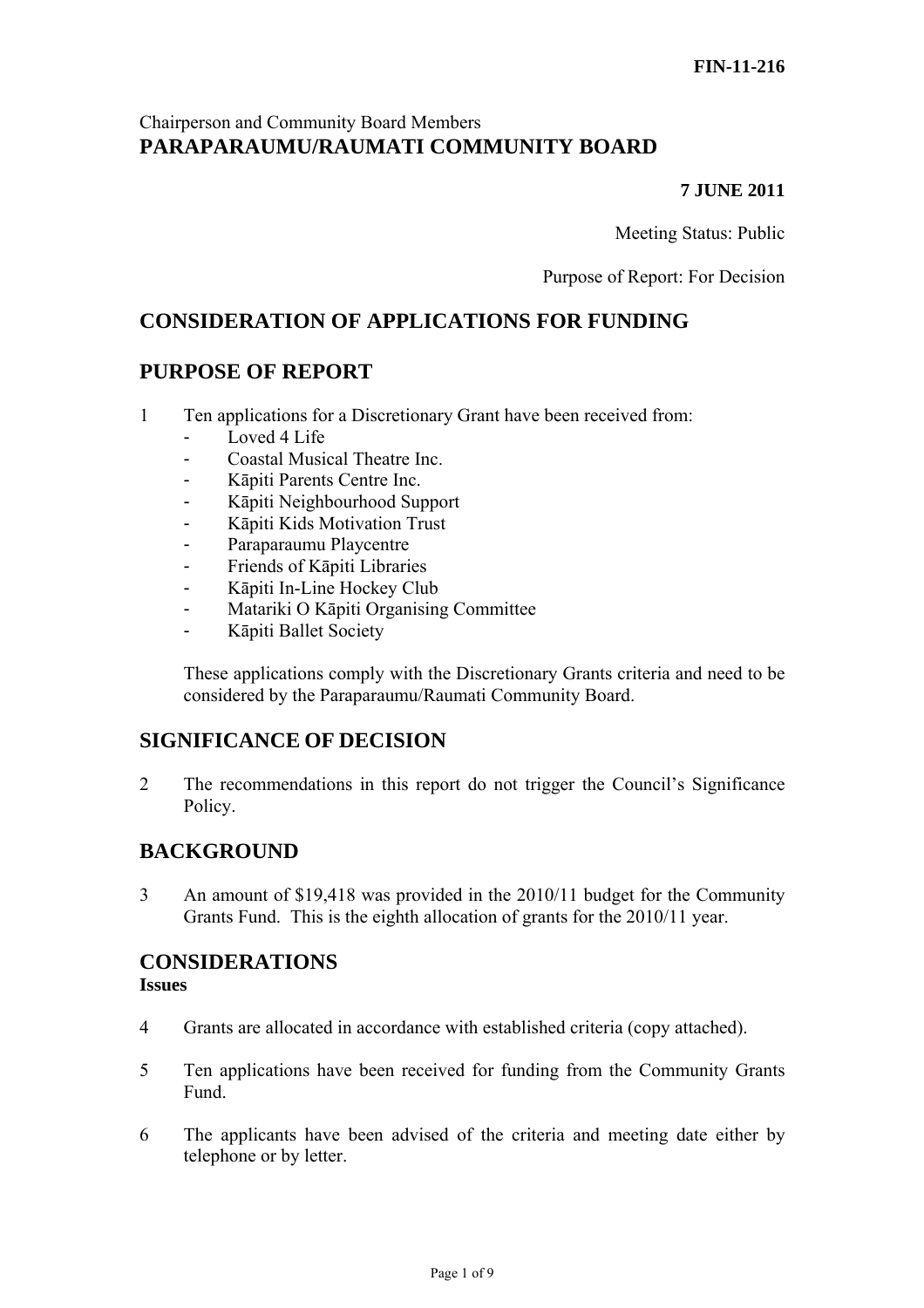### **Applications from the Community Grant Fund**

#### Loved 4 Life

7 Jill Lane, on behalf of Loved 4 Life, has applied for a grant of \$500 to assist with the cost of providing 'loved' quilts and a meal for families after a new baby is born.

This application can be considered under Eligible Purposes 2; *Special project or activity.* 

#### Coasters Musical Theatre Inc.

8 Joanne Sharp, on behalf of Coasters Musical Theatre Inc., has applied for a grant of \$500 to assist with the cost of hosting a one day Musical Theatre Workshop.

This application can be considered under Eligible Purposes 2; *Special project or activity.* 

Kāpiti Parents Centre Inc.

9 Craig Pope, on behalf of Kāpiti Parents Centre Inc., has applied for a grant of \$500 to assist with the cost of travel and accommodation for two committee members to travel to Auckland in October 2011 to attend the Parents Centre NZ Symposium.

This application can be considered under Eligible Purposes 2; *Special project or activity.* 

Kāpiti Neighbourhood Support

10 Monica Steele, on behalf of Kāpiti Neighbourhood Support has applied for a grant of \$500 to assist with the cost of printing 2,000 pamphlets advertising Neighbourhood Support in Kāpiti.

This application can be considered under Eligible Purposes 2; *Special project or activity.* 

#### Kāpiti Kids Motivation Trust

11 Roger Booth, on behalf of the Kāpiti Kids Motivation Trust has applied for a grant of \$500 to assist with the cost of bringing sporting and cultural personalities to visit schools around Kāpiti to help inspire, motivate and encourage children of all ages.

This application can be considered under Eligible Purposes 2; *Special project or activity.* 

#### Paraparaumu Playcentre

12 Devina McGhie, on behalf of the Paraparaumu Playcentre has applied for a grant of \$4,372.00 to enable their building consent fee costs to be reimbursed to enable them to use the money further towards other costs for their new building.

This application can be considered under Eligible Purposes 4; *To partially or fully offset the cost of any Council permit, licence or resource consent fees.*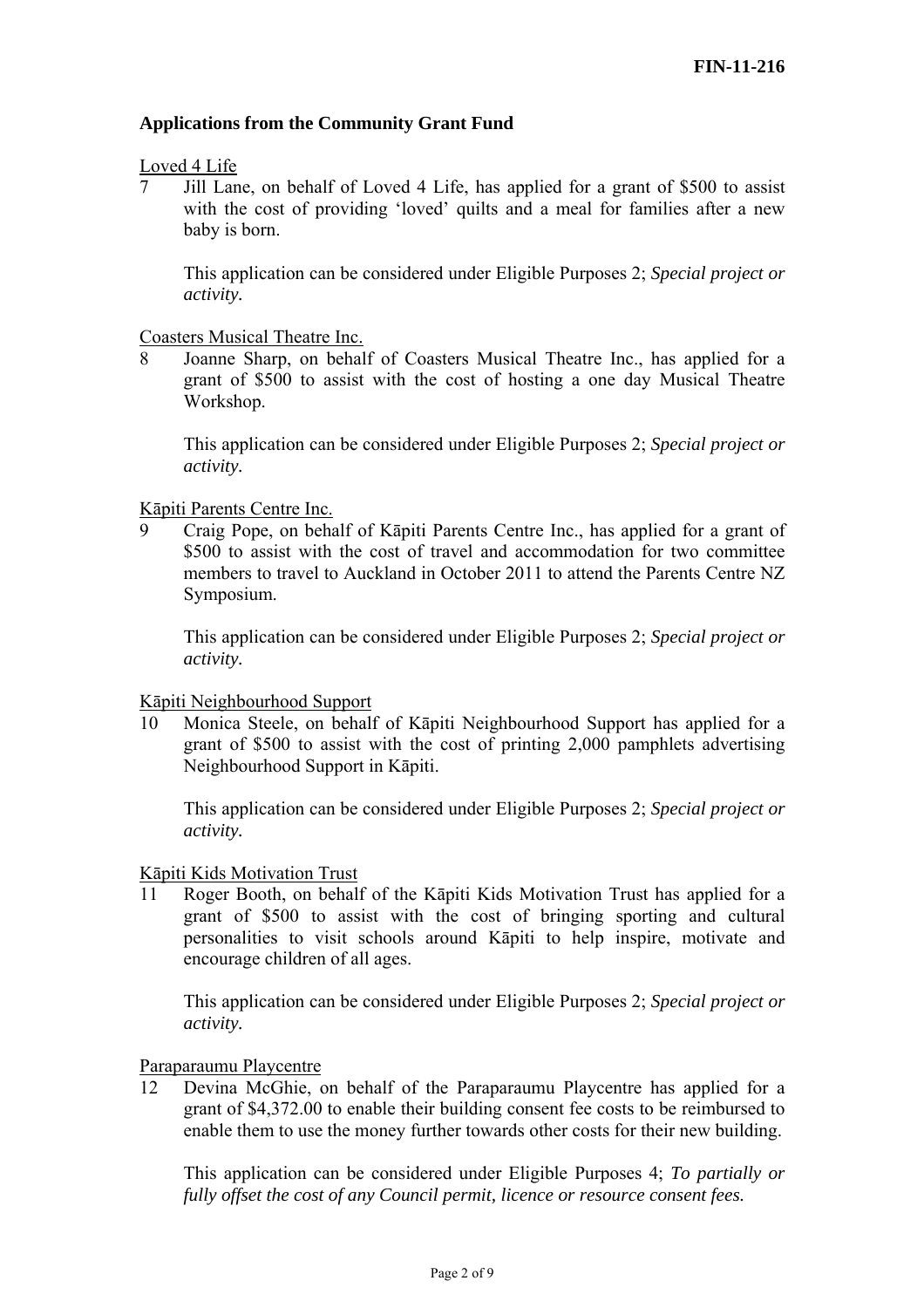#### Friends of Kāpiti Libraries

13 Janet Secker, on behalf of the Friends of Kāpiti Libraries, has applied for a grant of \$500 to assist towards the cost of funding the Friends Literary Festival 2011 in August.

This application can be considered under Eligible Purposes 2; *Special project or activity.* 

#### Kāpiti In-Line Hockey Club

14 James Trevena-Brown, on behalf of the Kāpiti In-Line Hockey Club, has applied for a grant of \$500 to assist with costs to take part in the World Championships in June in Czechoslovakia.

This application can be considered under Eligible Purposes 2; *Special project or activity.* 

Matariki O Kāpiti Organising Committee

15 Phill Simmonds, on behalf of the Matariki O Kāpiti Organising Committee, has applied for a grant of \$500 to assist with costs for the Matariki Festival in June at Raumati South.

This application can be considered under Eligible Purposes 2; *Special project or activity.* 

Kāpiti Ballet Society Inc.

16 Valerie Andrews, on behalf of the Kāpiti Ballet Society Inc., has applied for a grant of \$500 to assist with costs for the  $26<sup>th</sup>$  Annual Dance Festival 'Dance Kāpiti' in June 2011.

This application can be considered under Eligible Purposes 2; *Special project or activity.* 

|                   |                   |                     |              | <b>Balance</b>       |
|-------------------|-------------------|---------------------|--------------|----------------------|
| 2010/11 Budget    |                   | <b>Grants total</b> |              | <b>Available for</b> |
| <b>Allocation</b> | Date of meeting   | per meeting         | <b>Total</b> | <b>Distribution</b>  |
| 19,418            | 20 August 2010    | 3,500               | 3,500        | 15,918               |
|                   | 13 September 2010 | 2,000               | 5,500        | 13,918               |
|                   | 23 November 2010  | 500                 | 6,000        | 13,418               |
|                   | 14 December 2010  | 2,500               | 8,500        | 10,918               |
|                   | 1 February 2011   | 500                 | 9,000        | 10,418               |
|                   | 15 March 2011     | 2,500               | 11,500       | 7,918                |
|                   | 19 April 2011     | 1,500               | 13,000       | 6,418                |

## **Financial Considerations**

If all grants for 7 June meeting are approved at the maximum level of \$500 per applicant then the balance of the fund would be \$1,418.

The Board is able to consider how it wants the balance of funds allocated.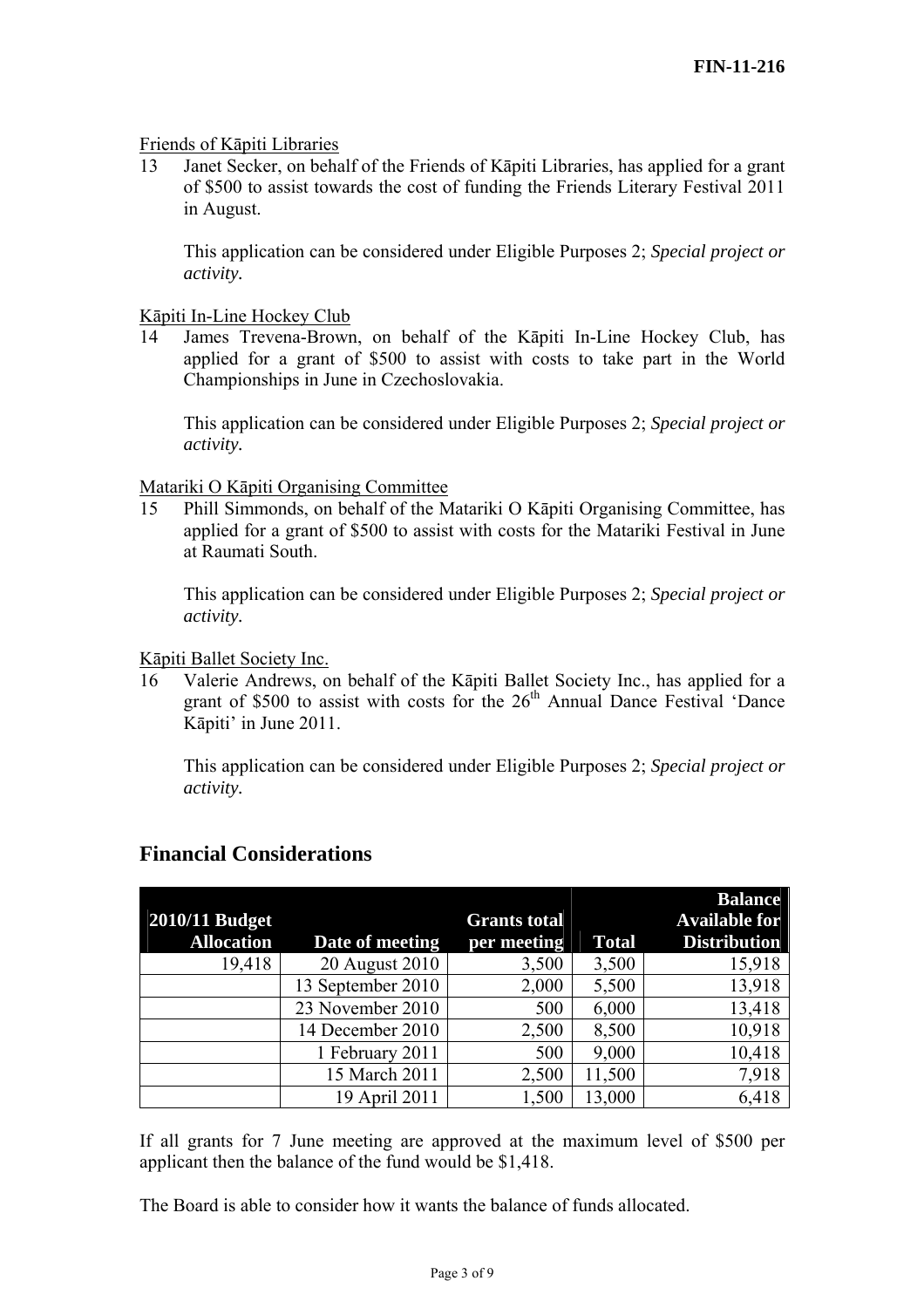17 The following list shows all the grants made to date from the Paraparaumu/ Raumati Community Board Grants Fund in the 2010/2011 financial year, for the Board's information.

| <b>Date</b>  | <b>Recipient</b>         | <b>Amount</b> | <b>Purpose of Grant</b>                                 | <b>Report</b><br><b>Back</b> |
|--------------|--------------------------|---------------|---------------------------------------------------------|------------------------------|
| $2 - 8 - 10$ | Kāpiti College           | \$500         | To assist with the costs of                             | Received                     |
|              | Global World             |               | eight students travelling to                            |                              |
|              | Challenge                |               | India in December 2010                                  |                              |
|              | Expedition               |               | with the Global World                                   |                              |
|              |                          |               | Challenge Expedition.                                   |                              |
| $2 - 8 - 10$ | Tayla Reti               | \$500         | To assist with the costs of                             | Received                     |
|              |                          |               | travel to/from Ōtaki to train                           |                              |
|              |                          |               | for the New Zealand Under                               |                              |
|              |                          |               | 19 Girls team for touch                                 |                              |
|              |                          |               | rugby and also towards                                  |                              |
|              |                          |               | expenses if selected to                                 |                              |
|              |                          |               | attend the tournament in                                |                              |
|              |                          |               | Australia in 2011.                                      |                              |
| $2 - 8 - 10$ | Camilla Andersen         | \$500         | To assist with the costs of                             | Received                     |
|              |                          |               | her attending the University                            |                              |
|              |                          |               | of Washington on a full                                 |                              |
|              |                          |               | scholarship and an                                      |                              |
|              |                          |               | opportunity to make the NZ                              |                              |
|              |                          |               | Elite Rowing Squad at the                               |                              |
|              |                          |               | 2016 Olympic Games.                                     |                              |
| $2 - 8 - 10$ | Kāpiti College Girls     | \$500         | To assist with funding                                  | Received                     |
|              | <b>Barbershop Chorus</b> |               | towards accommodation and                               |                              |
|              |                          |               | travel costs for their                                  |                              |
|              |                          |               | competing in the National                               |                              |
|              |                          |               | <b>Secondary School</b>                                 |                              |
|              |                          |               | Barbershop Competition in                               |                              |
|              |                          |               | Hamilton on 12 August 2010                              |                              |
| $2 - 8 - 10$ | Raumati South            | \$500         | To assist with the costs of                             | Received                     |
|              | School                   |               | continuing a revegetation                               |                              |
|              |                          |               | project at Raumati South                                |                              |
|              |                          |               | School, in partnership with                             |                              |
|              |                          |               | Kāpiti-Mana Forest and                                  |                              |
| $2 - 8 - 10$ |                          |               | Bird.<br>To assist with the costs of                    |                              |
|              | Gavin Rolton             | \$500         |                                                         |                              |
|              |                          |               | his participation in the 2010<br>Wheelchair Rugby World |                              |
|              |                          |               | Championships in                                        |                              |
|              |                          |               | Vancouver, Canada in                                    |                              |
|              |                          |               | September.                                              |                              |
| $2 - 8 - 10$ | Nathan Millar            | \$500         | To assist with the costs of                             | Received                     |
|              |                          |               | hiring an Adaptive                                      |                              |
|              |                          |               | Snowsports Instructor in                                |                              |
|              |                          |               | order to snowboard for a                                |                              |
|              |                          |               | day on the mountain.                                    |                              |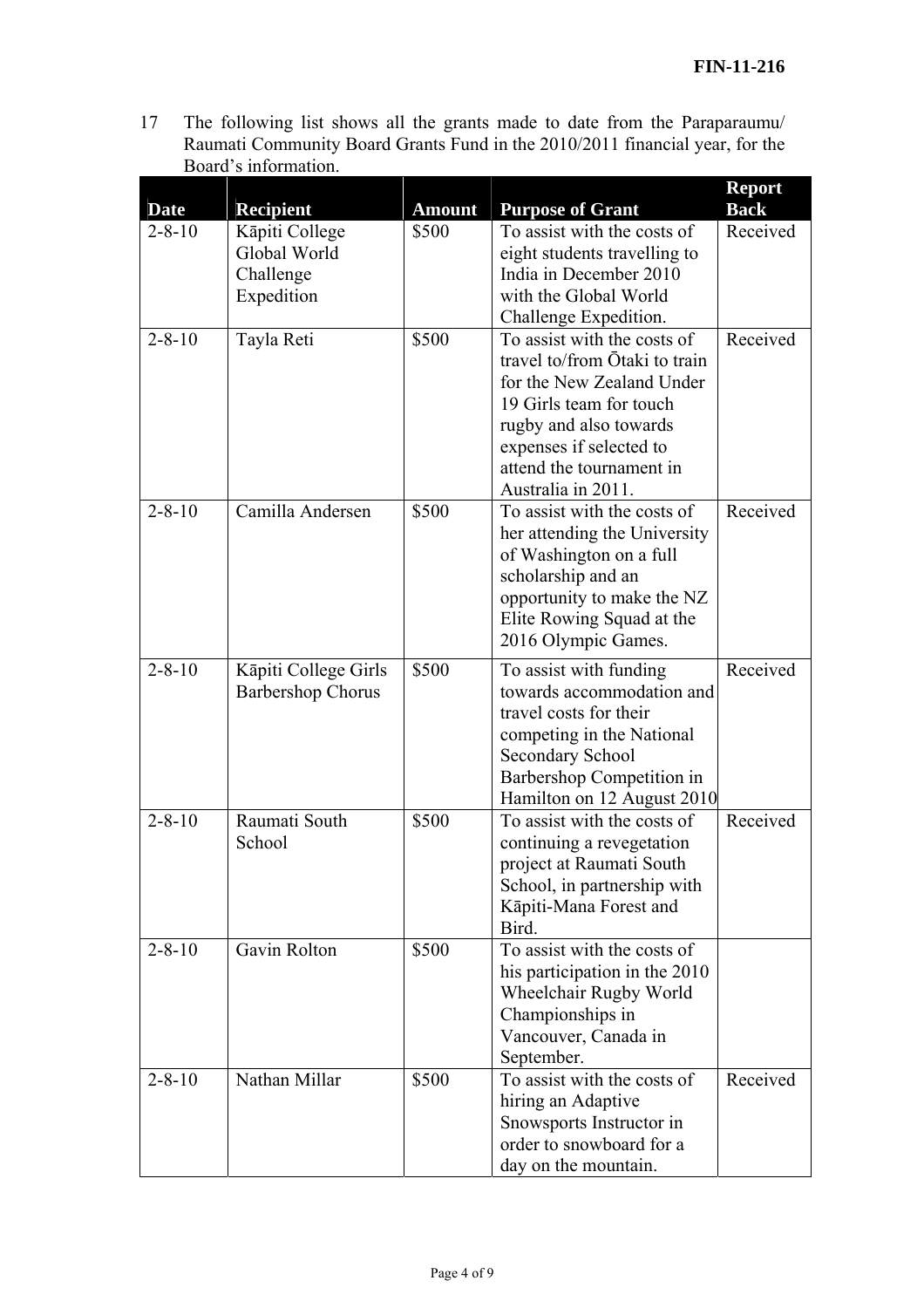| <b>Date</b>    | <b>Recipient</b>                                     | <b>Amount</b> | <b>Purpose of Grant</b>                                                                                                                                                                                            | <b>Report</b><br><b>Back</b> |
|----------------|------------------------------------------------------|---------------|--------------------------------------------------------------------------------------------------------------------------------------------------------------------------------------------------------------------|------------------------------|
| $13 - 9 - 10$  | Presentation Sisters'<br>Gala                        | \$500         | To assist with the costs of<br>hiring the Paraparaumu<br>Community Hall for the<br>Presentation Sisters' Gala<br>on 25 September 2010 and<br>also towards the cost of<br>overnight security prior to<br>the event. | Received                     |
| $13 - 9 - 10$  | Parkinsonism<br>Society<br>Kāpiti/Horowhenua<br>Inc. | \$500         | To assist with the costs of<br>increasing the hours of the<br>Field Officer to provide a<br>better service for the people<br>in the community with<br>Parkinson's disease.                                         | Received<br>9/5/11           |
| $13 - 9 - 10$  | Kāpiti Coast Quilters                                | \$500         | To assist with the costs of<br>holding an Exhibition in<br>October 2011 to coincide<br>with the Rugby World Cup<br>2011 to showcase the<br>talents of the guild to the<br>Greater Wellington<br>Community.         |                              |
| $13 - 9 - 10$  | Kāpiti Petanque<br>Club Inc.                         | \$500         | To assist with the costs of<br>hosting a National<br>Tournament in<br>Paraparaumu in January<br>2011.                                                                                                              | Received                     |
| $23 - 11 - 10$ | Peter Pan Playgroup                                  | \$500         | To assist with the costs of<br>toys and art supplies.                                                                                                                                                              | Received                     |
| $14 - 12 - 10$ | Mums Helping<br>Mums                                 | \$500         | To assist with the costs for<br>food parcels and children's<br>gifts.                                                                                                                                              | Received                     |
| $14 - 12 - 10$ | Te Whakaminenga<br>O Kāpiti                          | \$500         | To assist with the costs<br>associated with supporting<br>the planning and<br>implementation of<br>Waitangi Day 2011.                                                                                              | Received                     |
| $14 - 12 - 10$ | Mitchell Craig                                       | \$500         | To assist with travel<br>expenses, training camps,<br>training fees and equipment<br>for attendance to the New<br>Zealand Junior Taekwondo<br>Team World Champs.                                                   | Received                     |
| $14 - 12 - 10$ | Kapiti Women's<br>Triathlon                          | \$500         | To help with the costs for<br>the running of the 2011<br>Kapiti Women's and Girls'<br>Triathlon and Duathlon.                                                                                                      | Received<br>11/5/11          |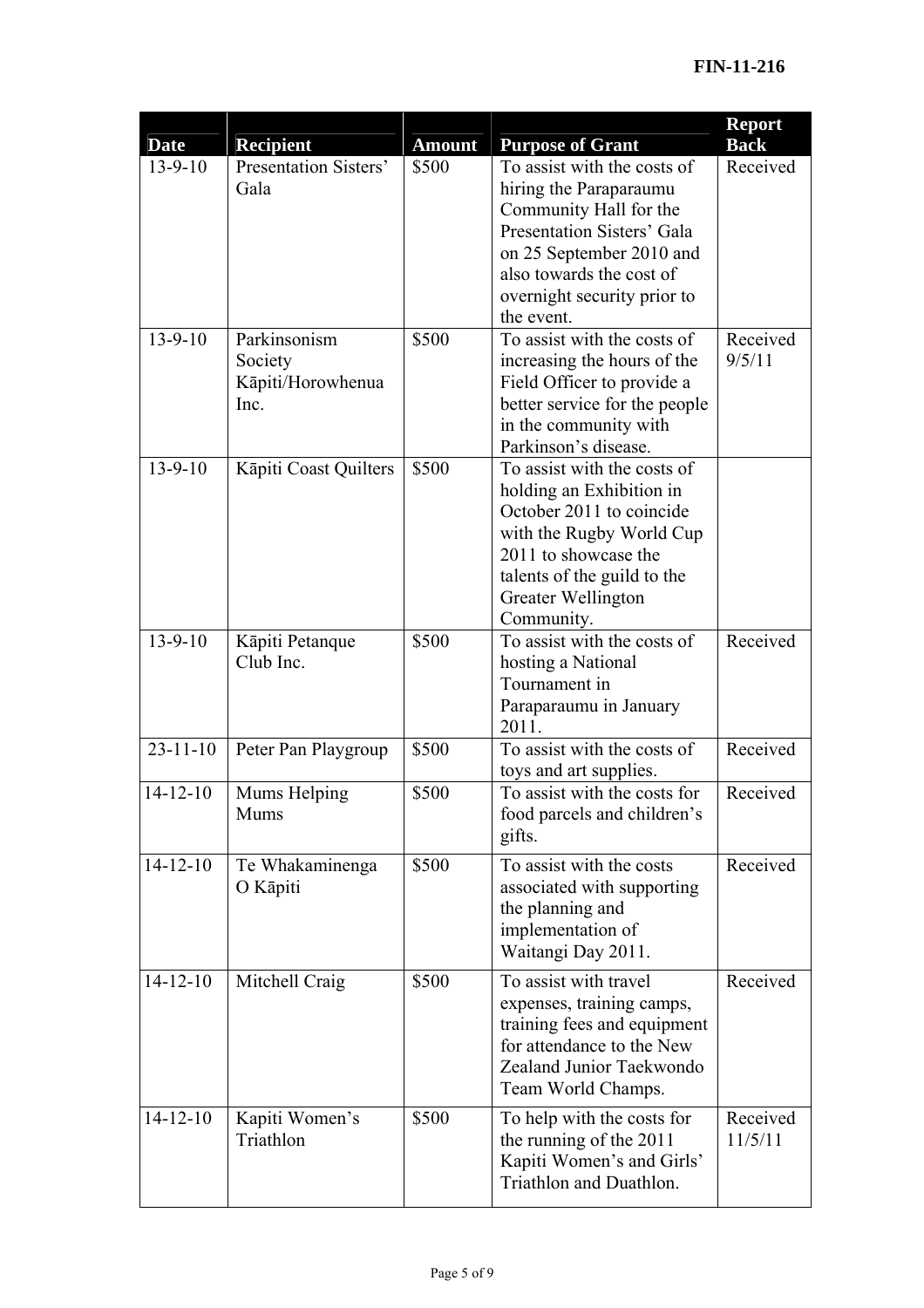| <b>Date</b>    | <b>Recipient</b>               | <b>Amount</b> | <b>Purpose of Grant</b>                                                                                                                                                                                                                       | <b>Report</b><br><b>Back</b> |
|----------------|--------------------------------|---------------|-----------------------------------------------------------------------------------------------------------------------------------------------------------------------------------------------------------------------------------------------|------------------------------|
| $14 - 12 - 10$ | Trish McQueen                  | \$500         | To assist with supporting<br>her goal in achieving a life-<br>long dream of participating<br>in a triathlon.                                                                                                                                  | Received                     |
| $1 - 2 - 11$   | Kāpiti Youth<br>Council        | \$500         | To assist with the cost of<br>running youth activities at<br>the YouthFest 2011.                                                                                                                                                              | Received                     |
| $15 - 3 - 11$  | Parish Dalrymple-<br>Mortleman | \$500         | To assist with costs of<br>travel, accommodation and<br>training preparation to<br>enable her to be part of the<br>New Zealand Squash<br>Under 15s.                                                                                           | Received                     |
| $15 - 3 - 11$  | Kāpiti Community<br>Patrol     | \$500         | To help towards the cost of<br>sending two members to<br>the CPNZ National<br>Training Seminar at<br>Dunedin in June 2011.                                                                                                                    |                              |
| $15 - 3 - 11$  | <b>Lynley Bolland</b>          | \$500         | To help 16 Kāpiti College<br>Students travel to France on<br>a cultural/educational trip<br>to expand their knowledge<br>and gain greater<br>competency in speaking the<br>French language.                                                   |                              |
| $15 - 3 - 11$  | Christine Davidson             | \$500         | To assist with taking 3<br>students on a group trip to<br>enhance their learning in a<br>practical way.                                                                                                                                       |                              |
| $15 - 3 - 11$  | Hearing in Kāpiti<br>Trust     | \$500         | To support children's<br>learning on the Kapiti<br>Coast by providing schools<br>with Oticon FrontRow<br>ToGo systems.                                                                                                                        |                              |
| $19-4-11$      | Shaan and Tyaan<br>Singh       | \$500         | To assist towards the costs<br>of compiling a CD which<br>will be sold to help fund<br>travel to Sydney for<br>rehearsals as and to tour<br>around the USA and<br>Caribbean for 3 weeks in<br>January 2012 as part of the<br>Youth Jazz Band. |                              |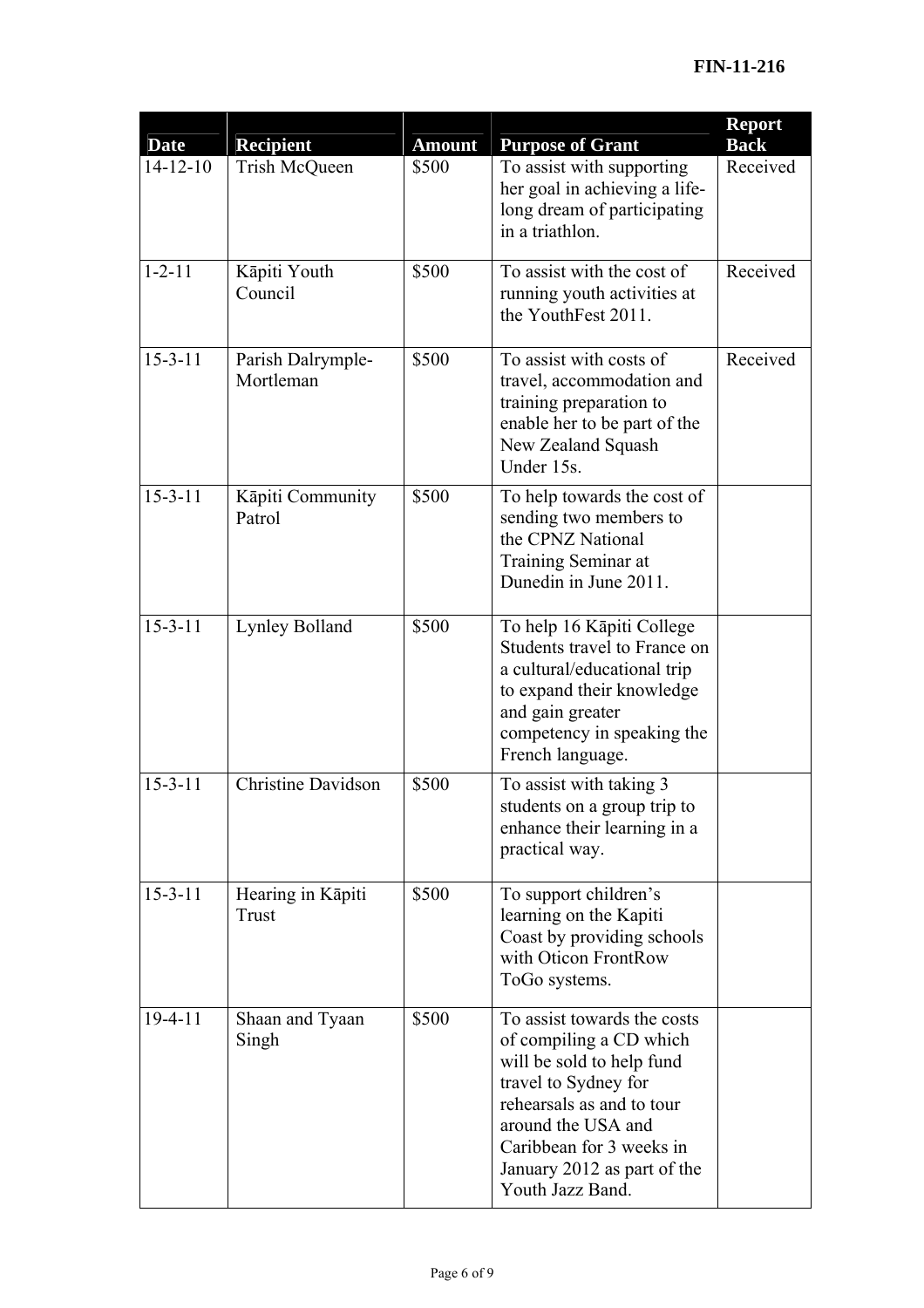| <b>Date</b> | <b>Recipient</b>                      | <b>Amount</b> | <b>Purpose of Grant</b>                                                                                                                            | <b>Report</b><br><b>Back</b> |
|-------------|---------------------------------------|---------------|----------------------------------------------------------------------------------------------------------------------------------------------------|------------------------------|
| $19-4-11$   | The Mukume Taiko<br>Drummers          | \$500         | To assist with the cost of<br>purchasing their own Taiko<br>Drums.                                                                                 |                              |
| $19-4-11$   | Kāpiti International<br>Women's Group | \$500         | To assist with funding to<br>cover donations for use of<br>Hall and its facilities, a<br>crèche worker and toys and<br>craft items for the crèche. |                              |

#### Delegations

18 The Paraparaumu/Raumati Community Board has delegated authority to consider this issue.

Reference Part D.7 of the Governance Structure which reads:

#### *Community Grants*

*7.4 The Paraparaumu/Raumati Community Board has the authority to approve criteria for the allocation of community-based grant funds as approved through the Annual Plan process or the Long Term Council Community Plan (LTCCP) process.* 

*Authority to consider and approve the allocation of community-based grant funds as deemed appropriate under agreed criteria of both existing schemes and any granting schemes that may be approved through the Annual Plan process or the Long Term Council Community (LTCCP) process.* 

# **RECOMMENDATIONS**

- 19 That the Paraparaumu/Raumati Community Board grants Loved 4 Life \$............ to assist with the cost of providing 'loved' quilts and a meal for families after a new baby is born.
- 20 That the Paraparaumu/Raumati Community Board grants Coasters Musical Theatre Inc. \$............. to assist with the cost of hosting a one day Musical Theatre Workshop.
- 21 That the Paraparaumu/Raumati Community Board grants Kāpiti Parents Centre Inc. \$................. to assist with the cost of travel and accommodation for two committee members to travel to Auckland in October 2011 to attend the Parents' Centre NZ Symposium.
- 22 That the Paraparaumu/Raumati Community Board grants Kāpiti Neighbourhood Support \$................ to assist with the cost of printing 2,000 pamphlets advertising Neighbourhood Support in Kāpiti.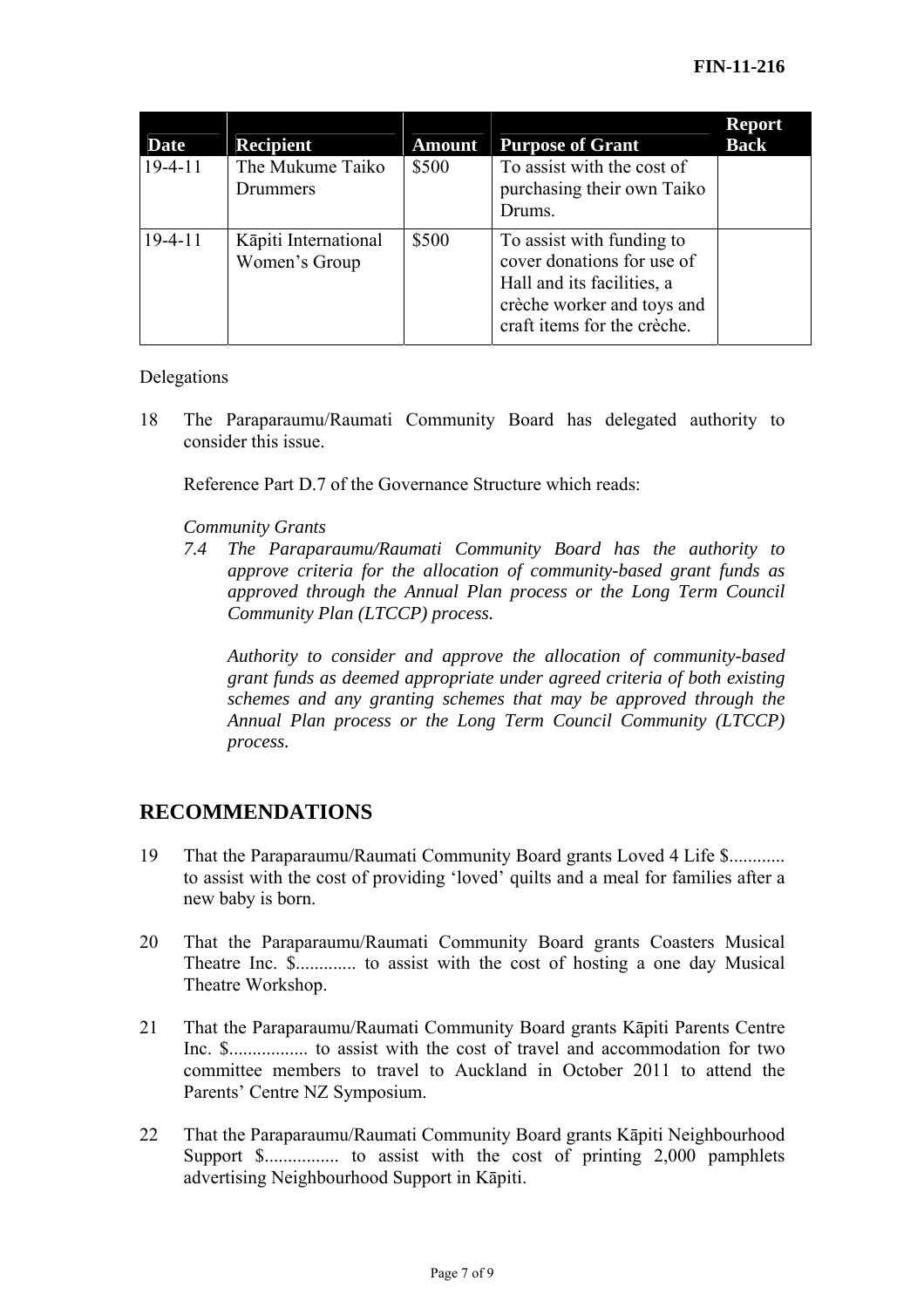- 23 That the Paraparaumu/Raumati Community Board grants the Kāpiti Kids Motivation Trust \$............... to assist with the cost of bringing sporting and cultural personalities to visit schools around Kāpiti to help inspire, motivate and encourage children of all ages.
- 24 That the Paraparaumu/Raumati Community Board grants the Paraparaumu Playcentre \$.................. to enable their building consent fee costs to be reimbursed to enable them to use the money further towards other costs for their new building.
- 25 That the Paraparaumu/Raumati Community Board grants the Friends of Kāpiti Libraries \$................ to assist towards the cost of funding their Friends Literary Festival 2011 in August.
- 26 That the Paraparaumu/Raumati Community Board grants the Kāpiti In-Line Hockey Club \$............... to assist with costs to take part in the World Championships in June in Czechoslovakia.
- 27 That the Paraparaumu/Raumati Community Board grants the Matariki O Kāpiti Organising Committee \$............ to assist with costs for their Matariki Festival in June at Raumati South.
- 28 That the Paraparaumu/Raumati Community Board grants the Kāpiti Ballet Society \$.................. to assist with costs for the 26th Annual Dance Festival 'Dance Kāpiti' in June 2011.

**Report prepared by:** Approved for submission by:

**Jayne Nock Warwick Read Executive Secretary, Finance Group Manager, Finance** 

#### **Attachments:**

## **Community Fund Grants Criteria**

### **Grant Applications from:**

- Loved 4 Life
- Coastal Musical Theatre Inc.
- Kāpiti Parents Centre Inc.
- Kāpiti Neighbourhood Support
- Kāpiti Kids Motivation Trust
- Paraparaumu Playcentre
- Friends of Kāpiti Libraries
- Kāpiti In-Line Hockey Club
- Matariki O Kāpiti Organising Committee
- Kāpiti Ballet Society